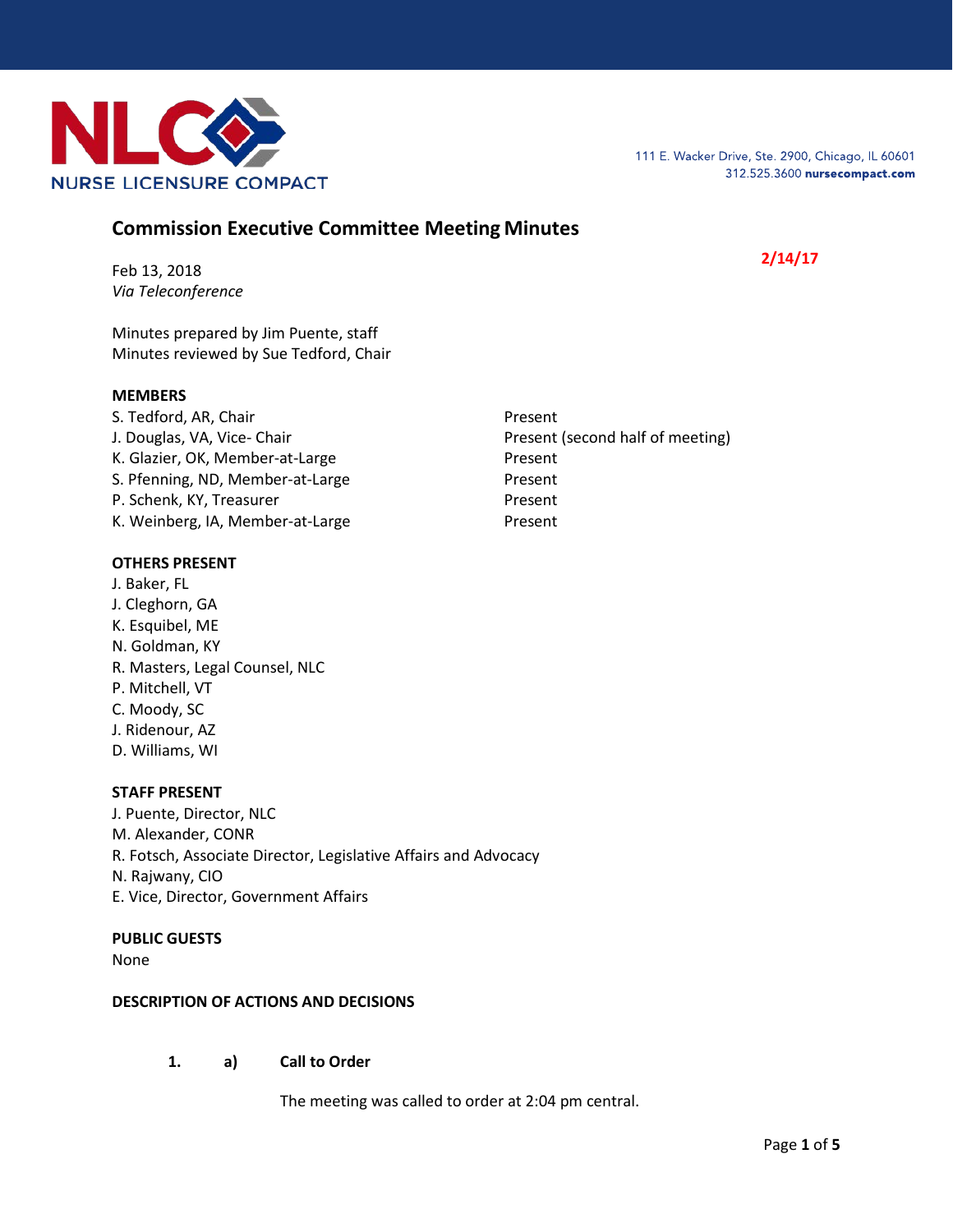## **b) Roll Call**

Puente announced the roll call. One member joined late.

## **c) Declaring Quorum Present**

S. Tedford declared a quorum present at 2:06 pm.

# **e) Amend Agenda for Items to be Added to Agenda or Deferred**

The sequence of the agenda was amended such that item #8 was addressed first.

# **2. Adoption of Consent Agenda**

# **Consent agenda includes: Draft Minutes of Dec 12-13, 2017 Executive Committee Meeting**

P. Schenk made a motion to adopt the consent agenda and K. Glazier seconded. The motion carried.

# **3. a) Legislative Update/2018 Cohort**

R. Fotsch provided the legislative update.

- IL: NCSBN hired a lobbyist.
- IN: NLC amended out of the bill and sent to a study committee. No opposition.
- KS: No opposition. Was not voted on yet. Some concerns with cost.
- MA: Was voted out of public health committee.
- MI: State has a year-round session. There is a lot of support and education needed and provided.
- NJ: New senate sponsor took on bill. NJ Nurse Association is spearheading the NLC.
- NY: NLC and medical compact are filed together.
- RI: Coalition not willing to go out on limb and oppose the union. Likely will not pass this year.
- VT: BON was hoping to introduce NLC in 2019.

## APRN Compact:

• NE: Had a hearing and is still in committee. Strong opposition from medical society.

## **b) Leader to Leader for Nurse Executives**

M. Alexander reported that this project has been turned over to Marketing. Puente will request an update from Marketing.

## **4. eNLC Committees:**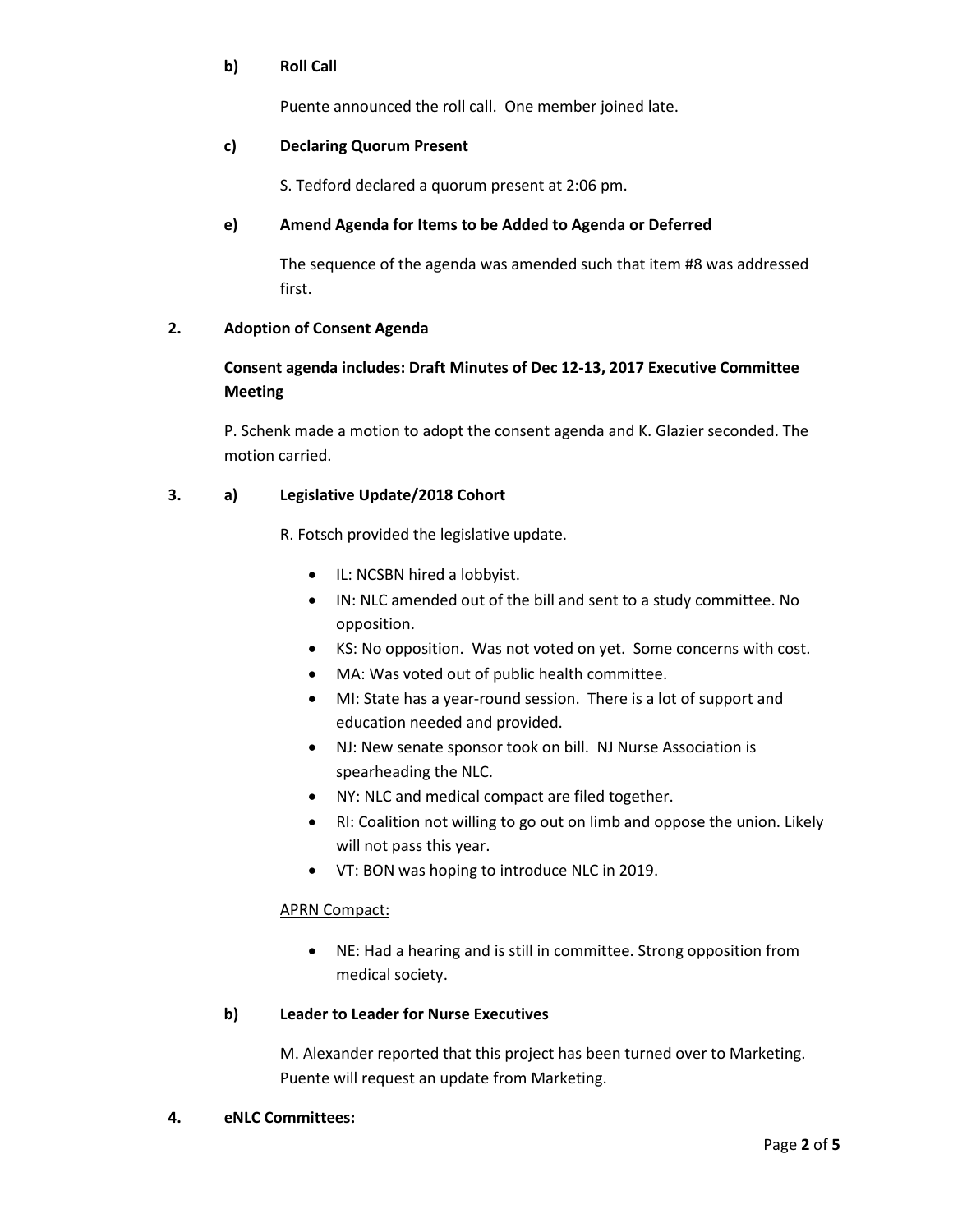#### **Rules Committee Report:**

J. Ridenour and N. Goldman provided the report. Rules Committee will meet again next week. Committee reviewed T. Abram's memos at its last meeting. The committee is working on Tier Two rules. The next round of proposed rules will be brought to Midyear Meeting.

### **5. a) Proposed Commission Logos**

Members reviewed the proposed logos. Options A, B and C will be forwarded to the Commission for a vote at Midyear Meeting.

Members suggested amending placement of "Est 2000" in Option A.

## **b) Remove Original NLC from Web**

Members decided to keep the original NLC model legislation posted on the NLC website until the original NLC is dissolved.

#### **6. Treasurer Report:**

# **Approve Amounts to be Added to Proposed FY18 Commission Budget for Adoption at Midyear Meeting:**

EXPENSES:

- a) MOU Fee: \$50,000
- b) Legal Fees: \$50,000
- c) Legal Counsel CLE: \$3,000

## REVENUE:

a) Annual Fee: \$174,000 (29 states)

P. Schenk made a motion that the expenses and revenue be approved for the FY 18 budget and S. Pfenning seconded. The motion carried.

## **7. Suggestions for March 4 Midyear Meeting Agenda**

Draft Agenda Items Include:

- a) Minutes of Jan 16, 2018 Meeting
- b) Legislative Update
- c) Treasurer Report: Adopt Budget
- d) Committee Reports:

Rules Committee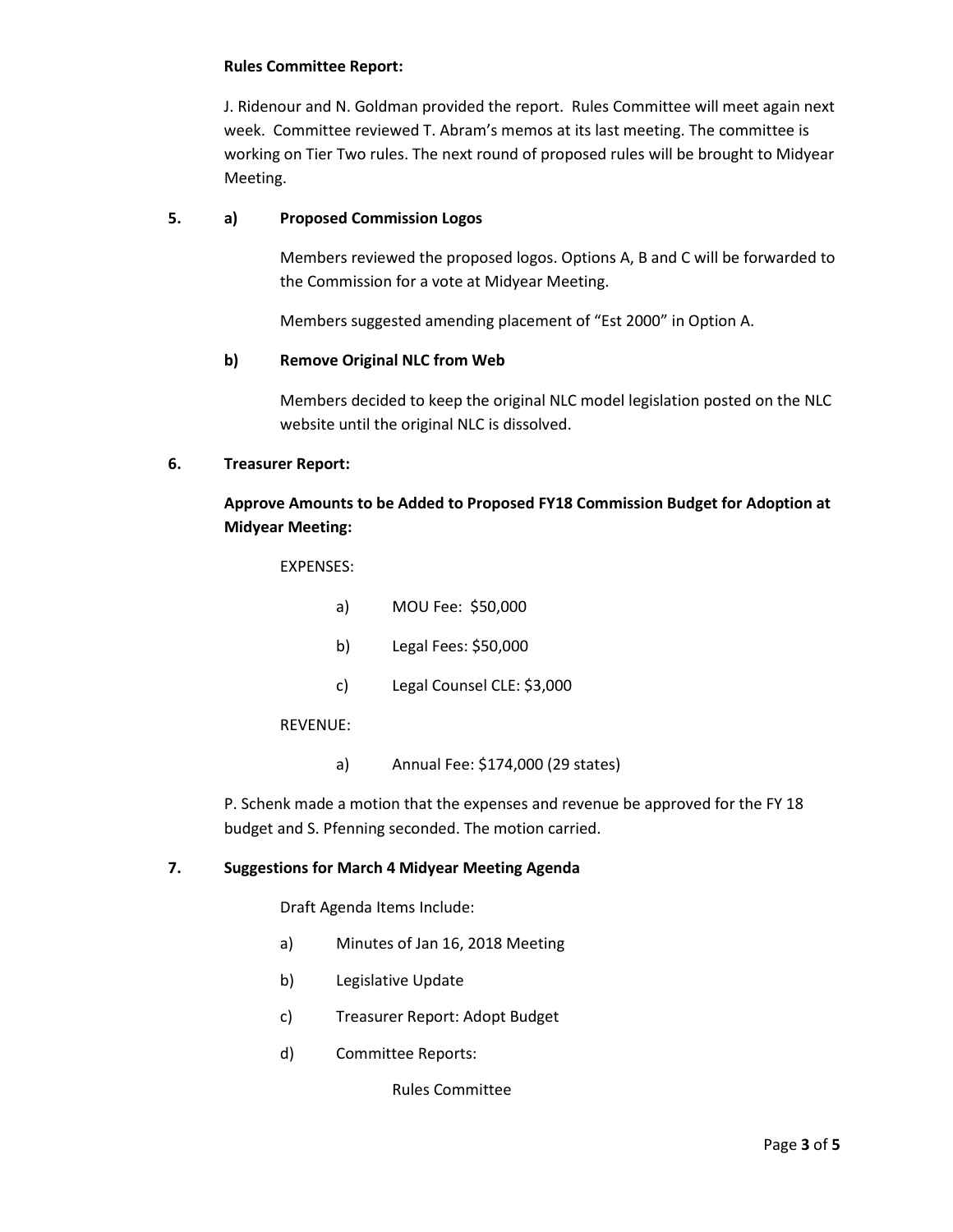#### Training & Education Committee

#### Election Committee

- e) Committee Appointments
- f) Strategic Plan Update
- g) Logo Adoption
- h) Advocacy Activity Updates
- i) APRN Compact and AMA/ASA
- j) Temporary License Compact Update
- k) Status of Other Healthcare Compacts

J. Douglas suggested open discussion period for questions related to implementation. Consider adding an agenda question related to implementation.

# **8. Meeting Rules of Order**

## **a) Meeting Length**

- Masters discussed order of the day per Robert's Rules. He suggested a "new Business" agenda item. Members are encouraged to raise a "point of order" when they feel appropriate. In the absence of such an action, the resolution of a matter is considered acceptable.
- Masters suggests staying within the allotted time for the meeting. Matters may need to be postponed to a later meeting if necessary.
- Masters is the de facto parliamentarian in a compact meeting.
- Members may ask for advice as needed.
- P. Schenk suggested scheduling a longer period of time for meeting when discussing rules.

## **b) Addressing Any Need to Amend Agenda at Start of Meeting**

The agenda as written is to be followed unless amended.

Commission may need to consider a bylaws amendment or rule. Referred to rules committee.

K. Glazier made a motion to consider rules related to meetings to include agenda items and length of meetings and actions taken after an agenda has been posted and K. Weinberg seconded. The motion carried.

#### **9. New Business**

There was no new business.